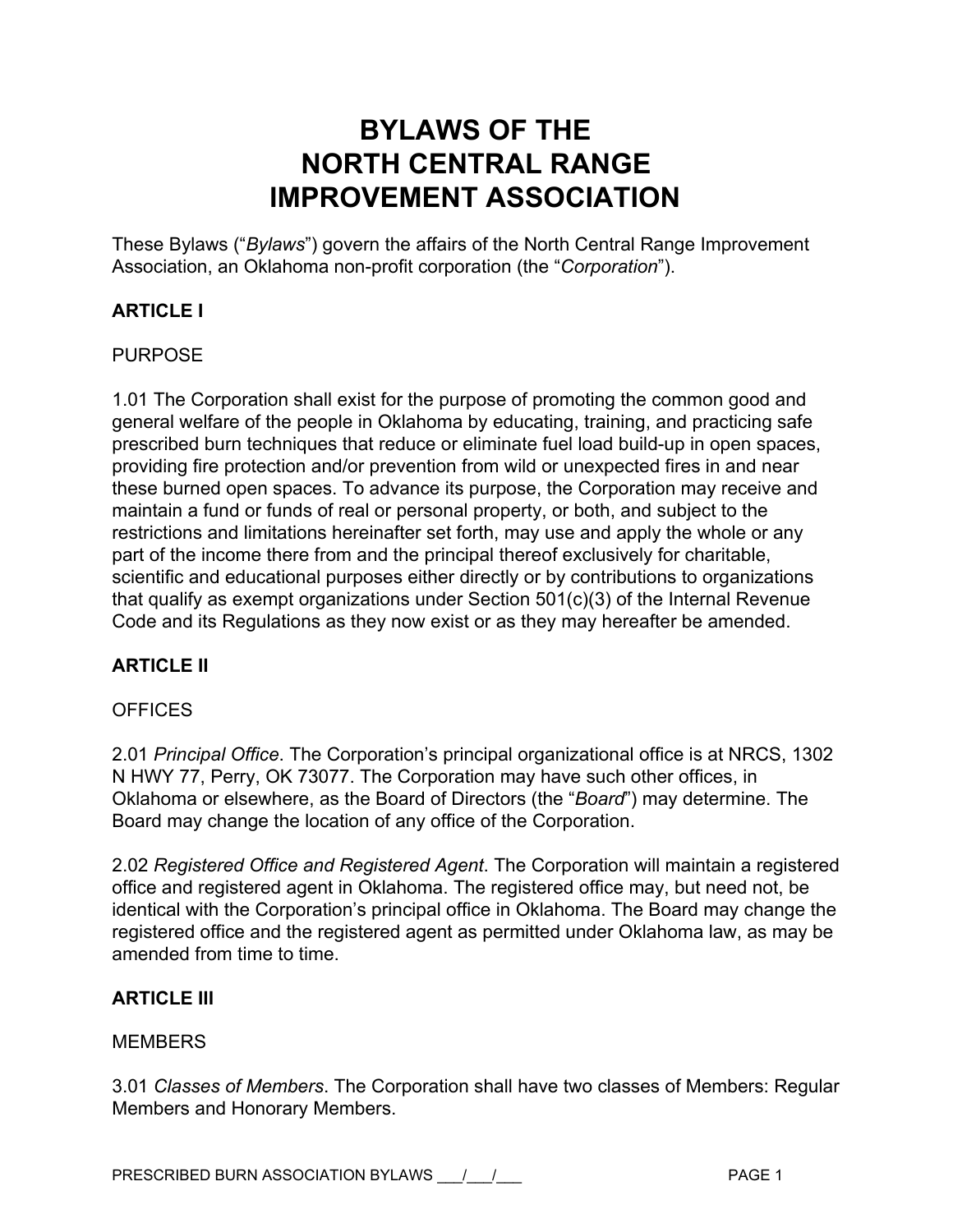3.02 *Regular Members.* Oklahoma landowners with goals and objectives similar to PBAs are eligible to be Regular Members ("*Regular Members*") of the Corporation. To qualify for membership, Regular Members must conduct their activities in accordance with the policies and procedures of the Corporation as evidenced by their actual conduct and their execution of a Membership Agreement with the Corporation. Application for Regular Membership shall be made by inquiring with any member of the Corporation's Board. Requests for Regular Membership shall be approved by a majority vote the Board at the next regularly scheduled Board meeting following receipt of the inquiry.

The number of Regular Members and the eligibility and qualifications of membership may be fixed from time to time by action of the Board. Notwithstanding, if the Board votes to decrease or limit Corporation membership, no such vote shall shorten the membership term of any Regular Member.

3.03 *Honorary Members.* An individual who has made a substantial contribution to the furtherance of the activities of the Corporation is eligible to be an Honorary Member of the Corporation. Honorary members shall be selected by the affirmative majority vote of the Board. Honorary Members shall not be required to pay an initiation fee or dues, but are entitled to all the same privileges as Regular Members with the exception of the right to vote.

3.04 *Membership Fees and Dues*. The Board may set and change the amount of an initiation fee, if any, and the dues payable to the Corporation by Regular Members. Dues are payable upon admission to membership and as set by the Board.

3.06 *Voting Rights*. Each Regular Member is entitled to one (1) vote on each matter submitted to a vote of the members.

3.07 *Terminating Members*. The occurrence of any of the following events shall result in the termination of membership: A member that fails to comply with the policies and procedures of the Corporation or who otherwise engages in activities or conducts burns in a manner inconsistent with or contrary to the Corporation's Bylaws or the Corporation's education, training or recommended safe prescribed burn techniques may be expelled from the Corporation by a majority vote of the Board with no further cause of action.

3.08 *Resignation*. Any member may resign from the Corporation by submitting a written resignation to the secretary of the Board. The resignation need not be accepted by the Corporation to be effective. A member's resignation will not relieve him or her of any obligations to pay any dues, assessments, or other charges that had accrued and were unpaid before the effective date of the resignation.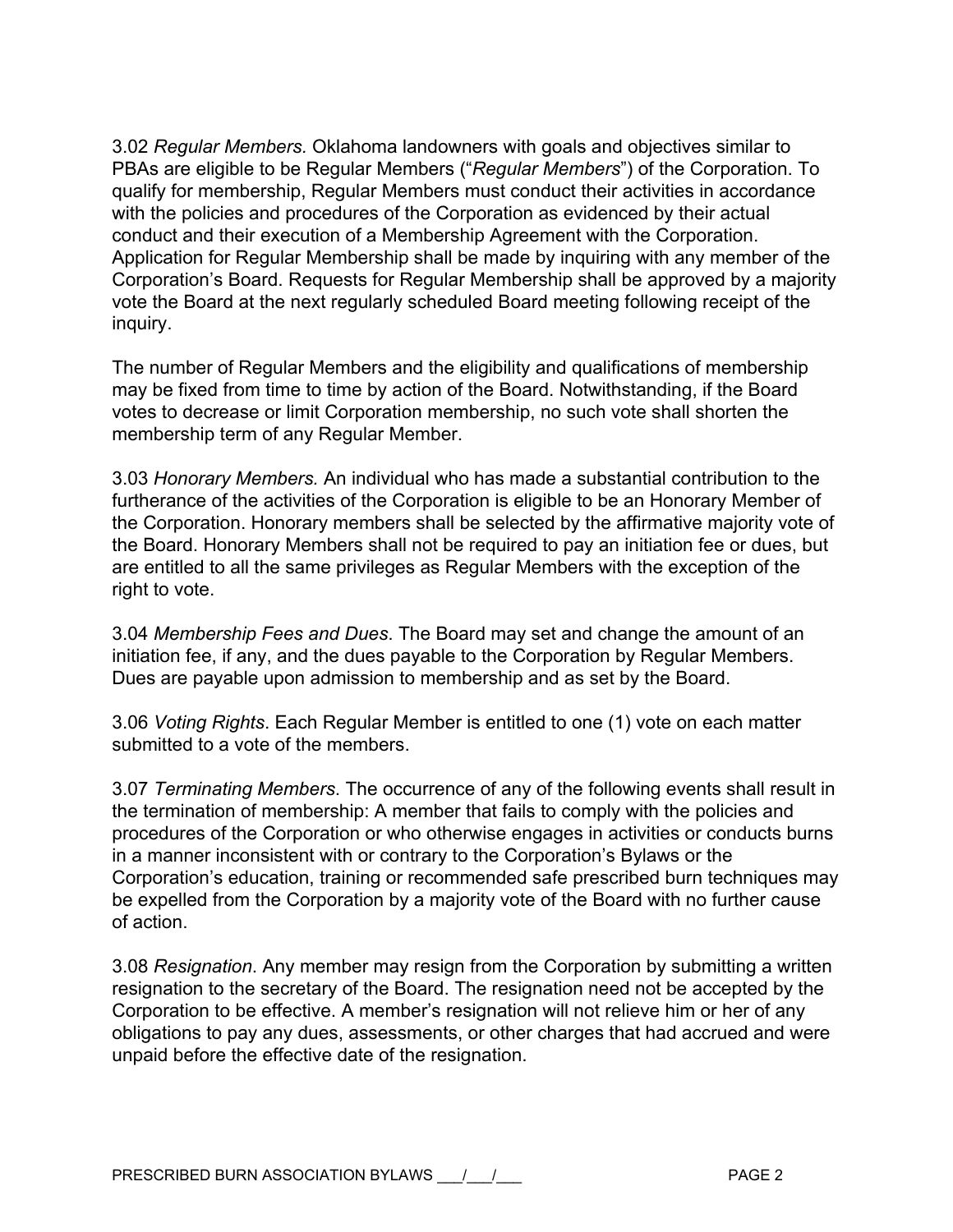3.09 *Reinstatement*. A former member may submit a written request for reinstatement of membership. The Board or a committee designated by the Board to handle the matter may reinstate membership on any reasonable terms that the Board or committee deems appropriate.

3.10 *Transferring Membership*. Membership in the Corporation is not transferable or assignable. Membership terminates when the Corporation dissolves or otherwise ceases to exist.

# **ARTICLE IV**

### MEETINGS OF MEMBERS

4.01 *Annual Meeting*. The Board shall hold an annual members' meeting at such time that the Board designates. Annual meetings shall occur every twelve months. At each annual members meeting, the Board shall present an annual report giving the financial status of the Corporation, an annual budget for adoption by the membership, annual statistics on burns, membership and current contact information, dues collected and not collected, any proposed changes to dues, and, on a bi-annual basis, the proposed slate of officers for the following year.

4.02 *Special Meetings*. Special meetings of the members may be called by the president, the Board, or not less than one-tenth (1/10th) of the voting members.

4.03 *Place of Meeting*. The Board may designate any place, inside Oklahoma, as the place of meeting for any annual or special meeting.

4.04 *Notice of Meetings*. Written or printed notice of any members' meeting, including the annual meeting, will be delivered to each record member not less than ten (10) nor more than sixty (60) days before the date of the meeting. The record date for determining the members entitled to notice of any meeting of members will be the date on which notice is mailed to the members entitled to notice of the meeting. Notice will be given by or at the direction of the president or secretary, or the officers or persons calling the meeting. Notice may be provided by electronic mail or facsimile as provided by law and shall state the place, day and time of the meeting.

4.05 *Eligibility to Vote at Members' Meetings*. A member in good standing is entitled to vote at a meeting of the members of the Corporation through its designated representatives. A member in good standing is one who has paid all required fees and dues and is not suspended as of the date of the meeting.

4.06 *Quorum*. Members holding one-half (1/2) of the votes that may be cast at a meeting who attend the meeting in person or by proxy will constitute a quorum at a meeting of members. The members present at a duly called or held meeting at which a quorum is present may continue to transact business, even if enough members leave so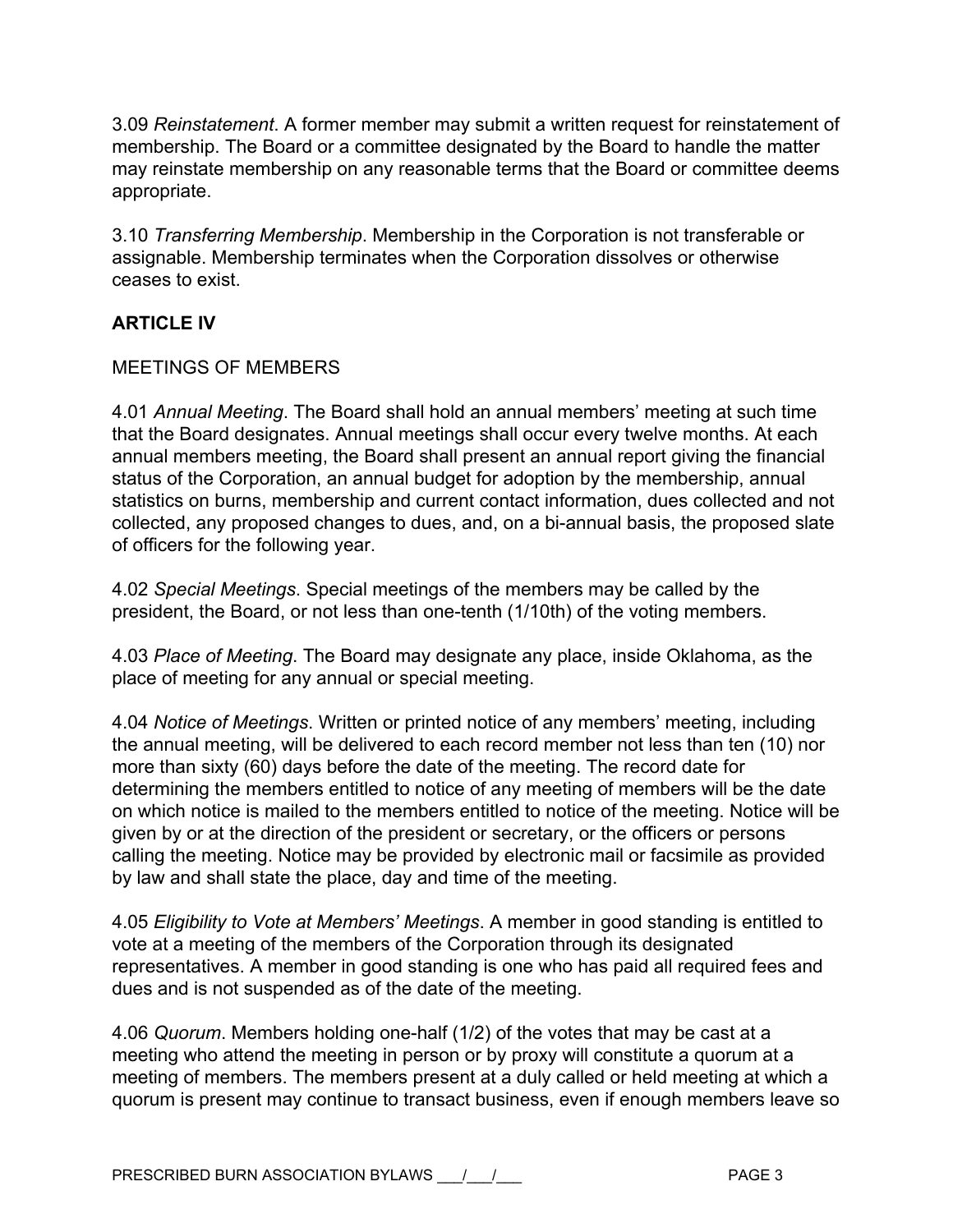that less than a quorum remains. However, no action may be approved without the vote of at least a majority of the number of members required for a quorum. If a quorum is not present at any time during a meeting, a majority of the members who are present may adjourn and reconvene the meeting once a quorum is reached without further notice.

4.07 *Actions of Membership*. The vote of a majority of voting members in good standing, present and entitled to vote at a meeting at which a quorum is present, is enough to constitute the act of the membership unless the Oklahoma law, the Corporation's Certificate of Incorporation or these Bylaws require a greater number. A member is present for purposes of a quorum if it is represented by a designated representative in person, by proxy, or through the submission of an email vote received by the secretary. Voting will be by ballot or voice.

4.08 *Proxies.* A member entitled to vote at a meeting of members of the Corporation may vote by proxy. All proxies must be in writing, bear the signature of both the designated representative and an officer of the Regular Member giving the proxy, and must specify the date on which they are executed. No proxy is valid after eleven (11) months from the date of its execution, unless the proxy specifically states a later date. Proxies are not valid if they purport to be valid to an indefinite date in the future or if they purport to be valid for more than five (5) years from their date of execution.

4.09 *Voting by Mail*. The Board may authorize members to vote by mail or by electronic ballot on the election of Directors and officers or on any other matter that the members may vote on.

# **ARTICLE V**

## BOARD OF DIRECTORS

5.01 *Management of Corporation*. The Board will manage corporate affairs, and will have the power to conduct the business of the Corporation as enumerated by these Bylaws or as approved by the membership. All actions beyond the duties of the Board enumerated in these Bylaws or outside the authority granted to the Board by the membership shall require the prior approval of a majority of the membership evidenced by a duly adopted resolution of the members or by amendment to these Bylaws.

5.02 *Qualifications, Number, and Tenure of Directors*. The Board shall consist of the officers, as defined at Article VI, and individuals elected at-large by the Corporation members, which together shall be sufficient in number to meet the minimum number of Directors set forth below (the "*Directors*"). The first Board of Directors shall consist of those persons named as the initial Board of Directors in the Certificate of Incorporation. Thereafter, the Directors shall consist of those individuals duly elected in accordance with these Bylaws. The maximum number of Directors will be a number determined by the membership and the minimum number of Directors shall be not less than five (5).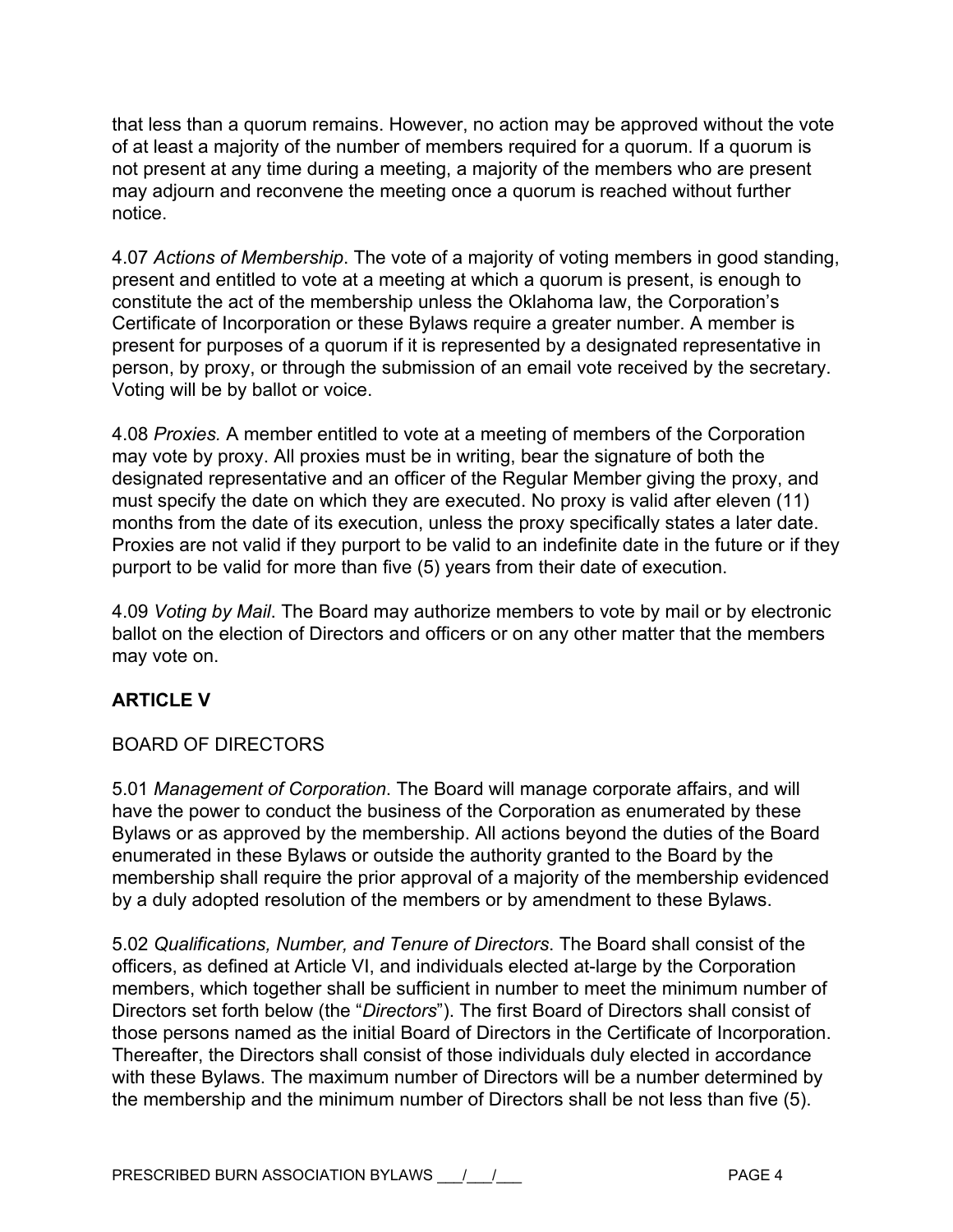Each Director will serve for a term of two (2) years, and Directors may serve for an unlimited number of consecutive or intermittent terms. Directors need not be Oklahoma residents. Notwithstanding a vote of the Corporation's membership which would decrease or limit the number of Directors, no such vote shall shorten the term of an incumbent Director.

5.03 *Vacancies*. The Board, through a majority vote, will fill any vacancy of a Director resulting from death, resignation or removal. A Director selected to fill a vacancy will serve for the unexpired term of his or her predecessor in office.

5.04 *Annual Meeting*. The annual meeting of the Board may be held at such time as the Board designates. The annual Board meeting may be, but is not required to be, held immediately after, and at the same place as, the annual members' meeting.

5.05 *Regular Meetings*. The Board may provide for regular meetings by resolution stating the time and place of such meetings, held inside Oklahoma.

5.06 *Special Meetings*. Special Board meetings may be called by, or at the request of, the President or any two (2) Directors. A person or persons authorized to call special meetings of the Board may fix any place within or without Oklahoma as the place for holding a special meeting. The person or persons calling a special meeting will inform the secretary of the Corporation of the information to be included in the notice of the meeting. The secretary of the Corporation will give notice to the Directors in accordance with these Bylaws.

5.07 *Notice*. Written or printed notice of any meeting of the Board will be delivered to each Director not less than three (3), nor more than twenty (20) days before the date of the meeting . The notice will state the place, day, and time of the meeting, who called it, and the purpose or purposes for which it is called. Notice may be provided by regular mail, facsimile or electronic mail.

5.08 *Duties of Directors*. Directors will discharge their duties, including any duties as committee members, in good faith, with ordinary care, and in a manner they reasonably believe to be in the Corporation's best interest. Directors are not deemed to have the duties of trustees of a trust with respect to the Corporation or with respect to any property held or administered by the Corporation, including property that may be subject to restrictions imposed by the donor or transferor of the property.

5.09 *Quorum*. A majority of the number of Directors then in office constitutes a quorum for transacting business at any Board meeting. Directors present at a duly called or held meeting at which a quorum is present may continue to transact business, even if enough Directors leave so that less than a quorum remains. However, no action may be approved without the vote of at least a majority of the number of Directors required for a quorum. If a quorum is never present at any time during a meeting, a majority of the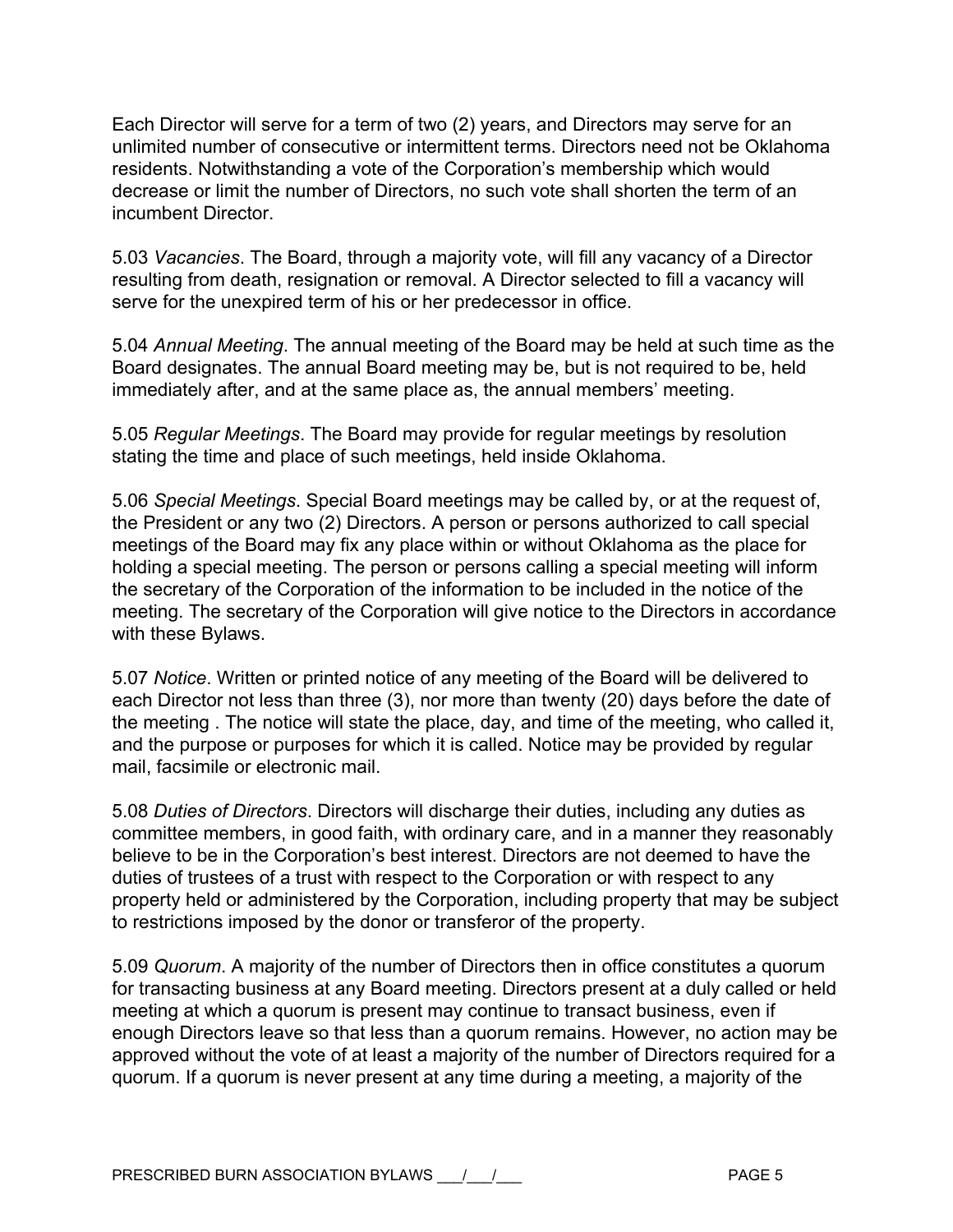Directors present may adjourn and reconvene the meeting once a quorum is reached without further notice.

5.10 *Actions of Board of Directors*. The vote of a majority of Directors present and voting at a meeting at which a quorum is present is enough to constitute the act of the Board, unless the act of a greater number is required by Oklahoma law, the Corporation's Certificate of Incorporation or by some other provision of these Bylaws, including but not limited to, 5.14 of this Article. For the purpose of determining the decision of the Board, a Director who is represented by proxy in a vote is considered present.

5.11 *Interested Parties*. Contracts or transactions between Directors, officers, or members who have a financial interest in the matter are not void or voidable solely for that reason. Nor are they void or voidable solely because the Director, officer, or member is present at or participates in the meeting that authorizes the contract or transaction, or solely because the interested party's votes are counted for the purpose. However, every Director with any direct or indirect interest in the transaction must disclose all material facts concerning the transaction, including all potential benefit and potential conflicts of interest, to the other members of the Board or other group authorizing the transaction. The transaction must be approved by a majority of the uninterested Directors in accordance with the Oklahoma State Statutes.

5.12 *Proxies*. A Director may vote by proxy. All proxies must be in writing, must bear the signature of the Director giving the proxy, and must be bear the date on which the proxy was executed by the Director. No proxy is valid after three (3) months from the date of its execution.

5.13 *Compensation*. Directors may not receive salaries for their services. The Board may adopt a resolution providing for paying Directors a fixed sum and expenses of attendance, if any, for attending each Board meeting. A Director may serve the Corporation in any other capacity and receive compensation for those services. Any compensation that the Corporation pays to a Director will be reasonable and commensurate with the services performed.

5.14 *Removing Directors*. The Board may vote to remove a Director at any time, with our without cause. A special meeting to consider removing a Director may be called and noticed following the procedures provided in these Bylaws. The notice of the meeting will state that the issue of possibly removing the Director will be on the agenda. At the meeting, the Director may present evidence of why he or she should not be removed and may be represented by an attorney at and before the meeting. A Director may be removed by the affirmative vote of 2/3 of the entire Board.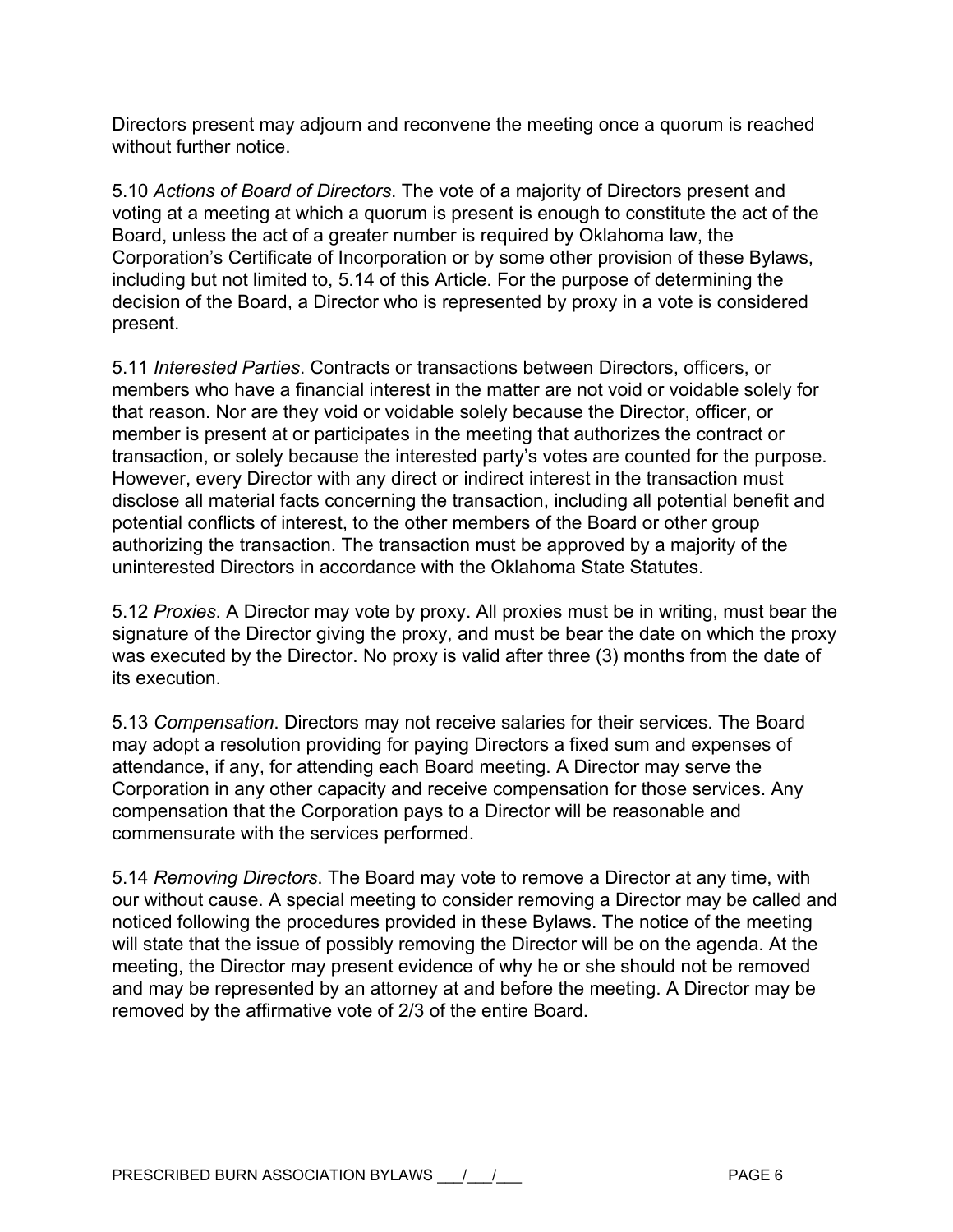## **ARTICI F VI**

### OFFICERS

6.01 *Officer Positions*. The Corporation's officers shall consist of a president, a vice-president, a secretary, and a treasurer, and may consist of such other officers and assistant officers as the Board may deem necessary. The same person may hold any two (2) or more offices, except for president and secretary.

6.02 *Election and Term of Office*. The Corporation's officers will be elected annually by the Board at the Board's annual membership meeting, and the term of office shall be one (1) year. Each officer will hold office until a successor is duly selected and qualified. An officer may be elected to succeed himself or herself in the same office, except as limited by these Bylaws.

6.03 *Removal*. Any officer elected or appointed by the Directors may be removed with or without cause by the affirmative vote of 2/3 of the entire Board.

6.04 *Vacancies*. The Board, through a majority vote, will fill any vacancy of an Officer resulting from death, resignation or removal. An Officer selected to fill a vacancy will serve for the unexpired term of his or her predecessor in office.

6.05 *President*. The president is the Corporation's chief executive officer and chairman of the Board. He or she will supervise and control all of the Corporation's business and affairs and will preside at all meetings of the members and of the Board. The president may execute any deeds, mortgages, bonds, contracts, or other instruments that the Board authorizes to be executed. However, the president may not execute instruments on the Corporation's behalf if this power is expressly delegated to another officer or agent of the Corporation by the Board, these Bylaws, or statute. The president will perform other duties prescribed by the Board and all duties incident to the office of president. In discharging these duties, the President may delegate responsibilities to other Directors or employees of the Corporation in the President's discretion. An individual may serve as president for a maximum of two (2) consecutive terms, and may serve as president for additional terms in the future after stepping down for at least one year.

6.06 *Vice-president.* During the absence or disability of the president of the Corporation, the vice-president shall have all the powers and functions of the president. The vice-president shall perform such duties as may be prescribed by the Board from time to time. An individual may serve as vice-president for a maximum of two (2) consecutive terms, and may serve as vice- president for additional terms in the future after stepping down for at least one year.

6.07 *Treasurer*. The treasurer shall:

(a) Have charge and custody of—and be responsible for—all the Corporation's funds and securities.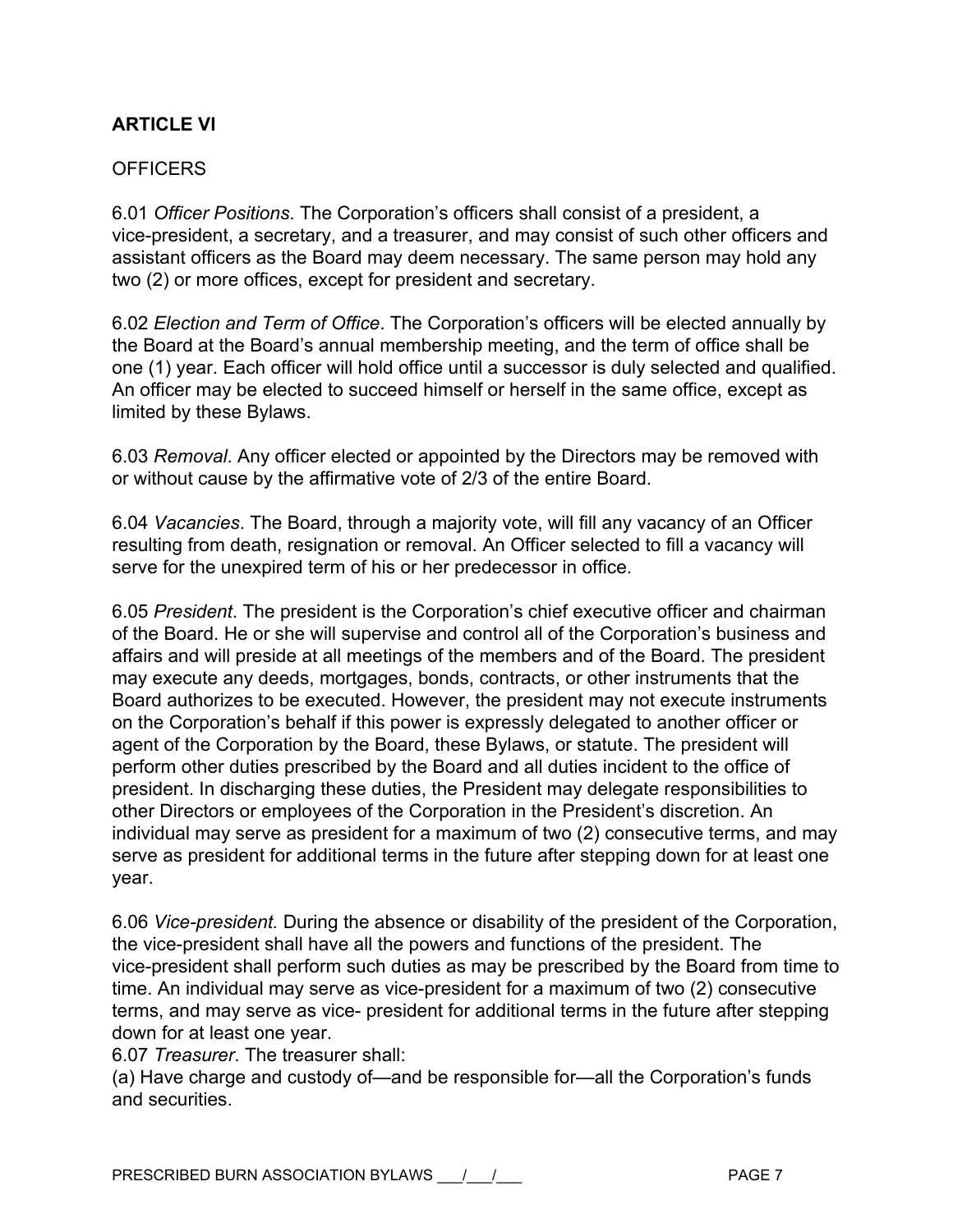(b) Receive and give receipts for moneys due and payable to the Corporation from any source. (c) Deposit all moneys in the Corporation's name in banks, trust companies, or other depositaries as these Bylaws provide or as the Board or president directs.

(d) Write checks and disburse funds to discharge the Corporation's obligations. However, funds may not be drawn from the Corporation or its accounts for amounts greater than \$500 without the signature of the treasurer and of one other officer. (e) Maintain the Corporation's financial books and records.

(f) Conduct an annual audit of the financial records of the Corporation and present the results of the audit to the membership at the annual membership meeting. This audit may be done by the members and is not required to be done by a certified public accountant.

(g) Perform other duties as assigned by the president or the Board.

(h) If the Board requires, give a bond for faithfully discharging his or her duties in a sum and with a surety as determined by the Board.

(i) Perform all of the duties incident to the office of treasurer.

6.08 *Secretary*. The secretary will:

(a) Give all notices as provided in the Bylaws or as required by law.

(b) Take minutes of the meetings of the members and the Board and keep the minutes as part of the corporate records.

(c) Maintain custody of the corporate records.

(d) Keep a register of the mailing address and e-mail address of each member, Director, officer, and employee of the Corporation.

(e) Perform duties as assigned by the president or the Board.

(f) Perform all duties incident to the office of secretary including but not limited to those described in 13.02 and 13.03 of these bylaws.

## **ARTICLE VII**

### **COMMITTEES**

7.01 *Establishing Committees*. The Board, by resolution adopted by a majority of the Directors in office, may adopt a resolution establishing one (1) or more committees delegating specified authority to a committee, and appointing or removing members of a committee. The Board shall designate each committee as either a Standing Committee ("*Standing Committee*") or a Temporary Committee (*"Temporary Committee"*) in the resolution establishing the committee. A committee will include one (1) or more Directors and may include persons who are not Directors. If the Board delegates any of its management authority to a committee, the majority of the committee will consist of Directors. The Board may also delegate to the president its power to appoint and remove members of a committee that has not been delegated any management authority of the Board. The Board may establish qualifications for membership on a committee. Establishing a committee or delegating authority to it will not relieve the Board, or any individual Director, of any responsibility imposed by these Bylaws or otherwise imposed by law. No committee has the authority of the Board to: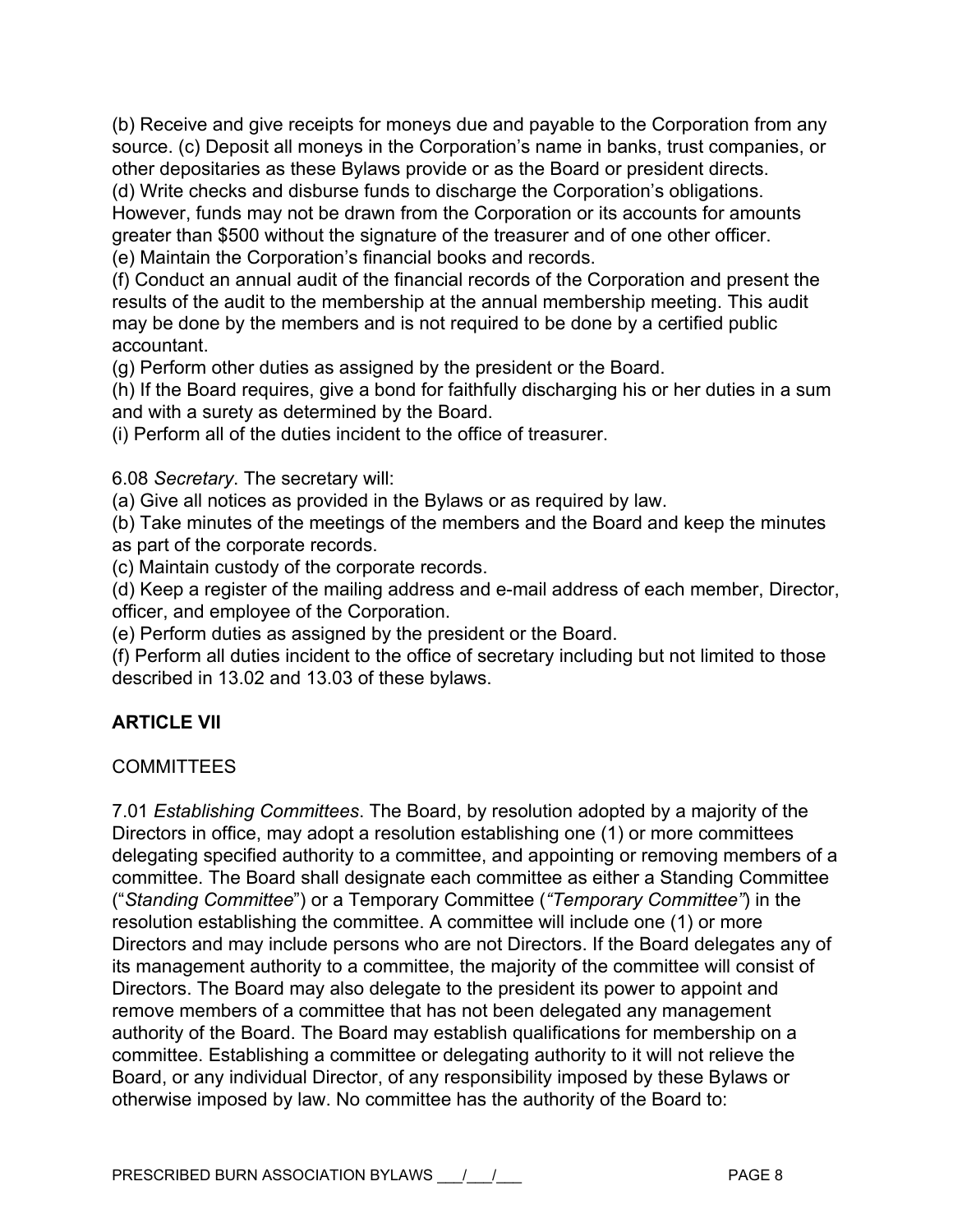(a) Amend the Certificate of Incorporation.

(b) Adopt a plan of merger or of consolidation with another corporation.

(c) Authorize the sale, lease, exchange, or mortgage of all or substantially all of the Corporation's property and assets.

(d) Authorize voluntary dissolution of the Corporation.

(e) Revoke proceedings for voluntary dissolution of the Corporation.

(f) Adopt a plan for distributing the Corporation's assets.

(g) Amend, alter, or repeal these Bylaws.

(h) Elect, appoint, or remove a member of a committee or a Director or officer of the Corporation.

(i) Approve any transaction to which the Corporation is a party and that involves a potential conflict of interest.

(j) Take any action outside the scope of authority delegated to it by the Board.

(k) Take final action on a matter requiring membership approval.

7.02 *Authorization of Standing Committees*. The following Standing Committee is authorized: Nominating. The Board will define the activities, classification, and scope of authority of each committee by resolution.

7.03 *Term of Office*. Each committee member will continue to serve on the committee until the next annual members' meeting and until a successor is appointed. However, a committee member's term may terminate earlier if the committee is terminated, or if the member dies, ceases to qualify, resigns, or is removed as a member. A vacancy on a committee may be filled by an appointment made in the same manner as an original appointment. A person appointed to fill a vacancy on a committee will serve for the unexpired portion of the terminated committee member's term.

7.04 *Chair and Vice-Chair*. One (1) member of each committee will be designated as the committee chair, and another member of each committee will be designated as the vice-chair. The chair of a Standing Committee shall also be a Director of the Corporation. The chair and vice-chair will be appointed by the president, with approval of the Board. The chair will call and preside at all meetings of the committee. When the chair is absent, cannot act, or refuses to act, the vice-chair will perform the chair's duties. When a vice-chair acts for the chair, the vice-chair has all the powers of—and is subject to all the restrictions on—the chair.

7.05 *Notice of Meetings*. Written or printed notice of a committee meeting will be delivered to each member of a committee not less than three (3) or more than twenty (20) days before the date of the meeting. The notice will state the place, day, and time of the meeting, and the purpose or purposes for which it is called.

7.06 *Quorum*. One-half (1/2) of the number of committee members then serving on such committee shall constitute a quorum for transacting business at any meeting of the committee. No action may be approved without the vote of at least a majority of the number of committee members required for a quorum. If a quorum is never present at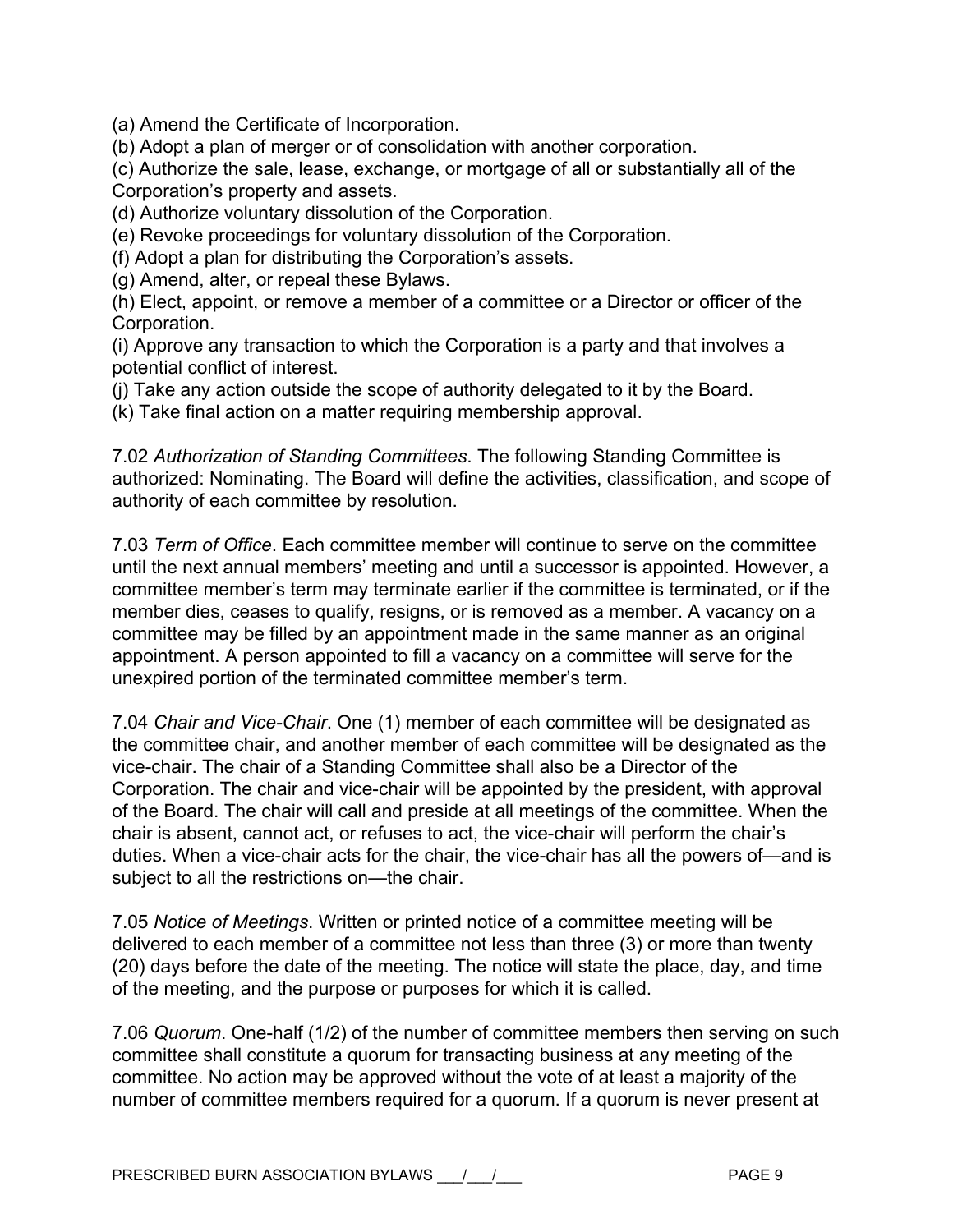any time during a meeting, the committee chair may adjourn and reconvene the meeting once a quorum is reached without further notice.

7.07 *Actions of Committees*. The vote of a majority of committee members present and voting at a meeting at which a quorum is present is enough to constitute the act of the committee unless the act of a greater number is required by the Corporation's Certificate of Incorporation or by some other provision of these Bylaws.

7.08 *Proxies*. A committee member may not vote by proxy.

7.09 *Compensation*. Committee members may not receive salaries for their services. The Board may adopt a resolution providing for reimbursing committee members for expenses of attendance, if any, for attending each meeting of the committee. A committee member may serve the Corporation in any other capacity and receive compensation for those services. Any compensation that the Corporation pays to a committee member will be reasonable and commensurate with the services performed.

7.10 *Rules*. Each committee may adopt its own rules, consistent with these Bylaws or with other rules that may be adopted by the Board.

## **ARTICLE VIII**

TRANSACTIONS OF CORPORATION

8.01 *Contracts*. The Board may authorize any officer or employee of the Corporation to enter into a contract or execute and deliver any instrument in the name of, and on behalf of, the Corporation. This authority may be limited to a specific contract or instrument, or it may extend to any number and type of possible contracts and instruments.

8.02 *Deposits*. All the Corporation's funds will be deposited to the credit of the Corporation in banks, trust companies, or other depositaries that the treasurer selects.

8.03 *Gifts*. The Board may accept, on the Corporation's behalf, any contribution, gift, bequest, or devise for the general purposes or for any special purpose of the Corporation. Acceptance of any grant or gift – restricted or unrestricted – does not imply any form of endorsement by the Corporation for the source, services, products, or policies. Nor does it imply any benefit to be granted by the Corporation. The Corporation may refuse any gift where, in the judgment of the Board, the acceptance of the gift may be injurious to the Corporation. The Board may make gifts and give charitable contributions not prohibited by these Bylaws, the Certificate of Incorporation, state law, and provisions set out in federal tax law that must be complied with to maintain the Corporation's federal and state tax status.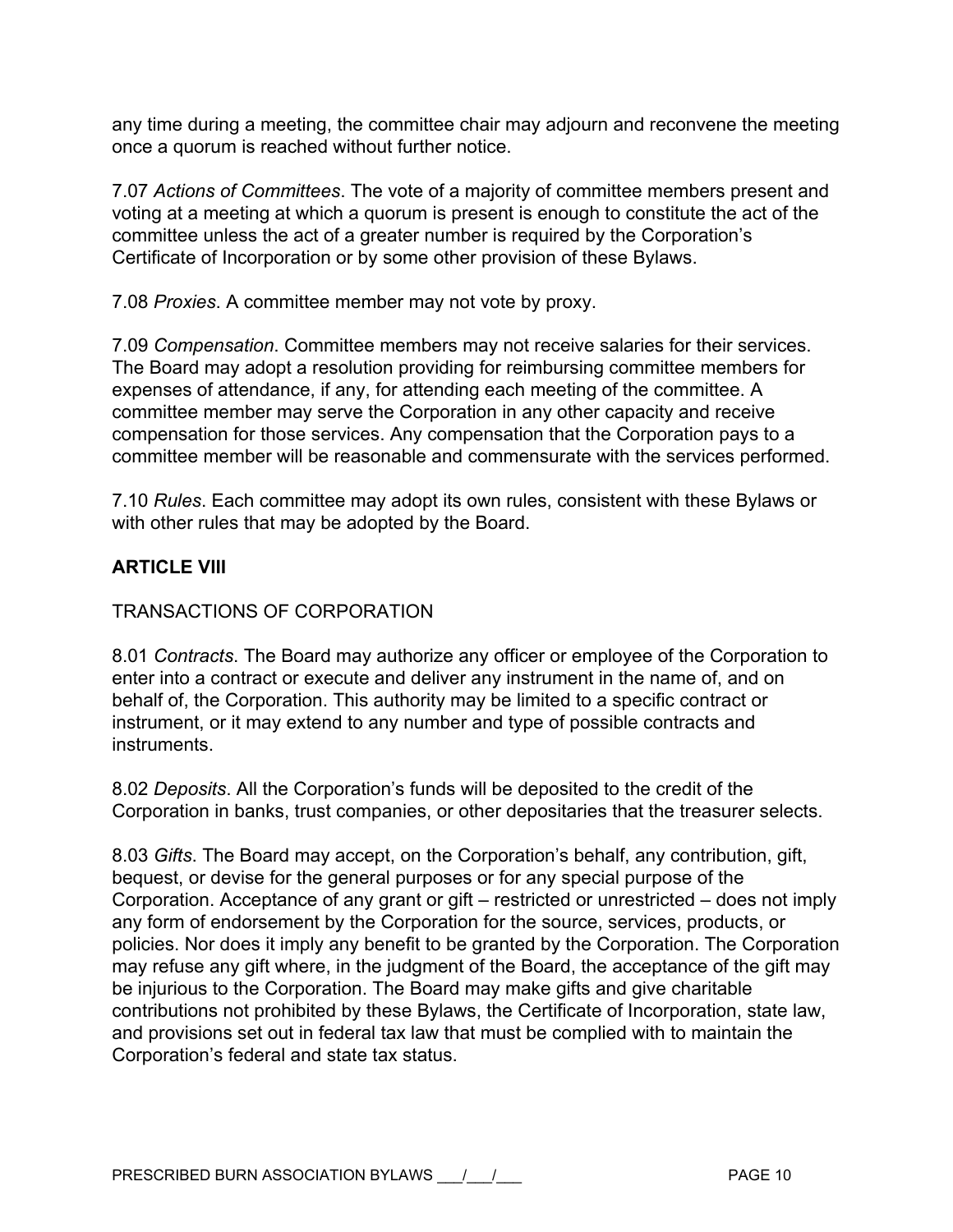8.04 *Loans*. The Corporation may not make any loan to a Director or officer of the Corporation.

# **ARTICLE IX**

BOOKS AND RECORDS

9.01 *Required Books and Records*. The Corporation will keep correct and complete books and records of account. The books and records include:

(a) A file-endorsed copy of all documents filed with the Oklahoma Secretary of State relating to the Corporation, including but not limited to the Certificate of Incorporation, and any articles of amendment, restated articles, articles of merger, articles of consolidation, and statement of change of registered office or registered agent.

(b) A copy of all Bylaws and adopted policies, including these Bylaws, and any amended versions or amendments to them.

(c) Minutes of the proceedings of the members, Board, and committees having any of the authority of the Board.

(d) A list of the names and addresses of the members, Directors, officers, and any committee members of the Corporation.

(e) A financial statement showing the Corporation's assets, liabilities, and net worth at the end of the most recent fiscal year.

(f) A financial statement showing the Corporation's income and expenses for the most recent fiscal year.

(g) All rulings, letters, and other documents relating to the Corporation's federal, state, and local tax status.

(h) The Corporation's federal, state, and local tax information or income tax returns for each of the Corporation's most recent tax year.

9.02 *Inspection and Copying*. Any member, Director, officer, or committee member of the Corporation may inspect all the corporate books and records required to be kept under these Bylaws upon written demand stating the purpose of the demand. He or she may do so through his or her attorney or other duly authorized representative. The inspection may take place at a reasonable time, no earlier than three (3) working days after the Corporation receives a proper written request. The Board may establish reasonable copying fees, which may cover the cost of materials and labor. The Corporation will provide requested copies of books or records no later than five (5) working days after receiving a proper written request.

# **ARTICLE X**

## FISCAL YEAR

10.01 *Fiscal Year*. The Corporation's fiscal year will begin on the first day of January and end on the last day in December in each year.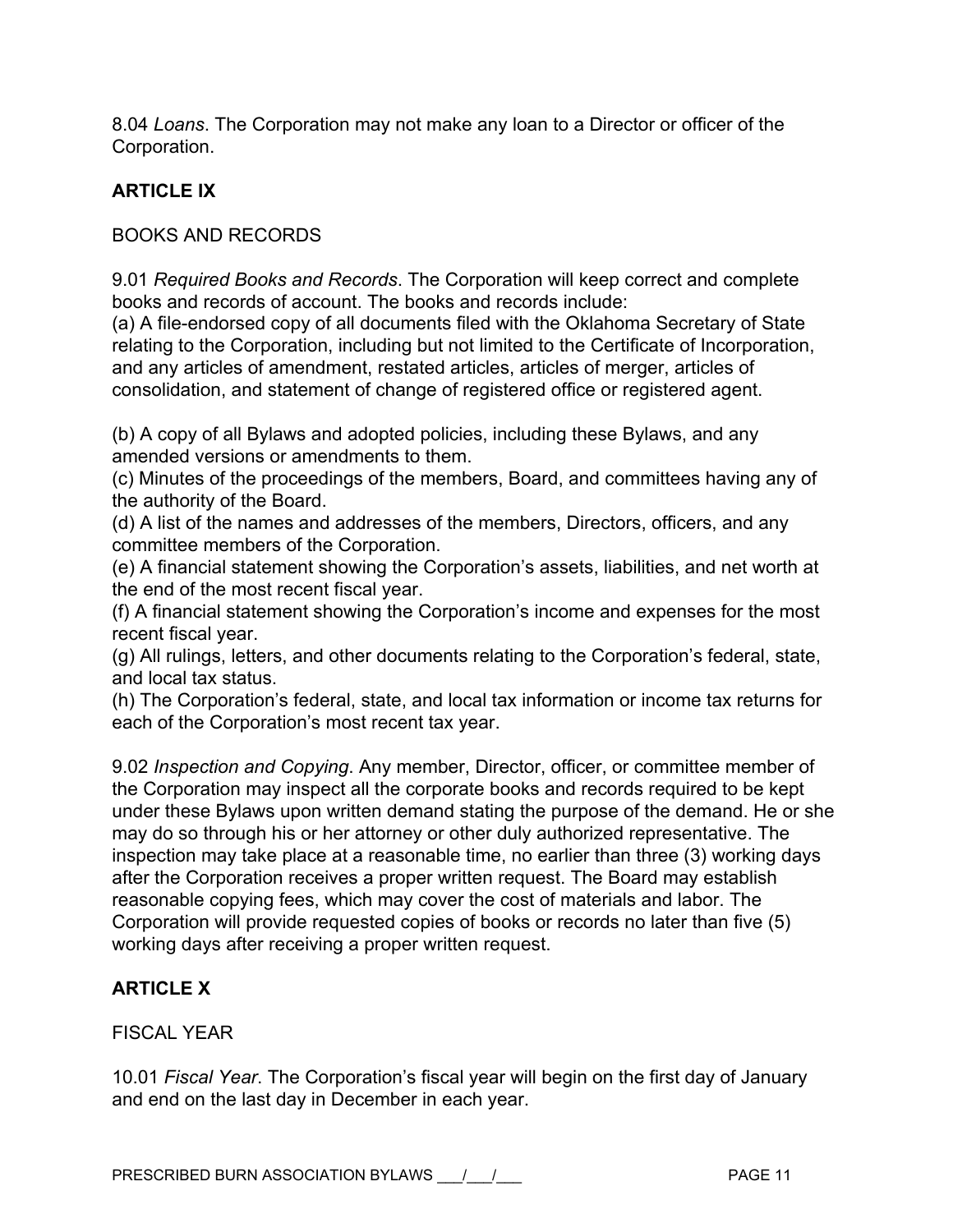# **ARTICI F XI**

#### INDEMNIFICATION

11.01 *Right to Indemnification.* Each Director, officer, and committee member of the Corporation now or hereafter serving as such, shall be indemnified by the Corporation against any and all claims and liabilities to which they have or shall become subject by reason of any action alleged to have been taken, omitted, or neglected by him or her as such Director or officer; and the Corporation shall reimburse each such person for all legal expenses reasonably incurred by him or her in connection with any such claim or liability, provided, however, that no such person shall be indemnified against, or be reimbursed for any expense incurred in connection with any claims arising out of their own willful misconduct, gross negligence, or criminal acts. The amount paid to any officer or Director by way of indemnification shall not exceed their actual, reasonable, and necessary expenses incurred in connection with the matter involved.

The right of indemnification herein above provided for shall not be exclusive of any rights to which any Director or officer of the Corporation may otherwise be entitled by law.

11.02 *Insurance.* The Corporation may maintain insurance, at its expense, to protect itself and/or any Director, officer, employee or agent of the Corporation against any claims or liabilities contemplated by this ARTICLE XI.

11.03 *Amendments.* Any repeal or amendment of this ARTICLE XI by the Board or the members of the Corporation or by changes in applicable law, or the adoption of any other provision of these Bylaws inconsistent with this ARTICLE XI, will, to the extent permitted by applicable law, be prospective only (except to the extent such amendment or change in applicable law permits the Corporation to provide broader indemnification rights on a retroactive basis than permitted prior thereto), and will not in any way diminish or adversely affect any right or protection existing hereunder in respect of any act or omission occurring prior to such repeal or amendment or adoption of such inconsistent provision.

11.04 *Severability.* If any provision or provisions of this ARTICLE XI shall be held to be invalid, illegal or unenforceable for any reason whatsoever: (a) the validity, legality and enforceability of the remaining provisions of this ARTICLE XI shall not in any way be affected or impaired thereby; and (b) to the fullest extent possible, the provisions of this ARTICLE XI (including, without limitation, each such portion of this ARTICLE XI containing any such provision held to be invalid, illegal or unenforceable) shall be construed so as to give effect to the intent manifested by the provision held invalid, illegal or unenforceable.

### **ARTICLE XII**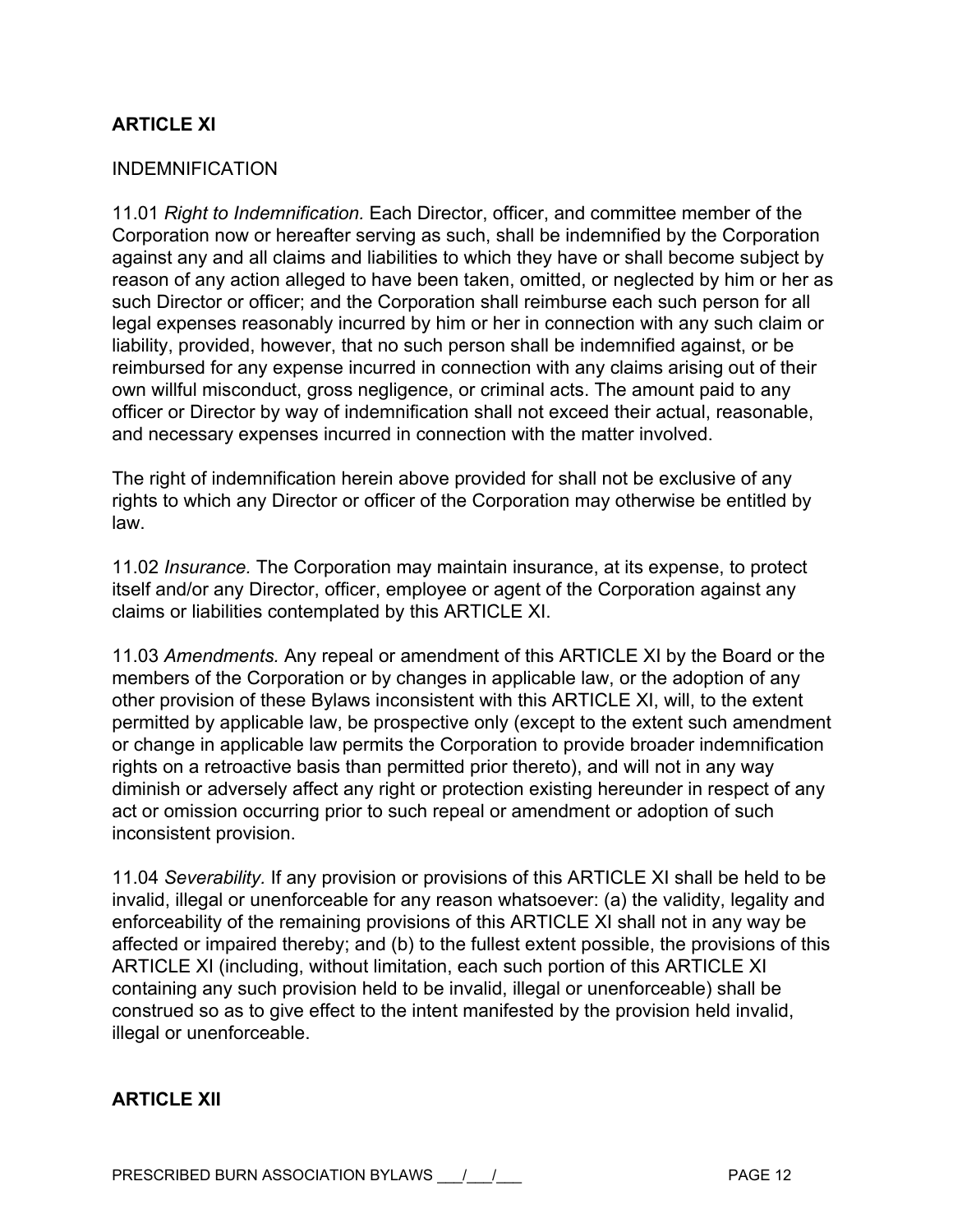### **NOTICES**

12.01 *Notice by Mail, E-mail, or Facsimile Transmission*. Any notice required or permitted by these Bylaws to be given to a member, Director, officer, committee member of the Corporation may be given by mail, e-mail or facsimile transmission. If mailed, a notice is deemed delivered when deposited in the mail addressed to the person at his or her address as it appears on the corporate records, with postage prepaid. If transmitted by e-mail or facsimile, a notice is deemed delivered on successful transmission of the e-mail or facsimile to the person at his or her e-mail address or facsimile telephone number, respectively, as it appears on the corporate records. A person may change his or her mailing address, e-mail address, and/or facsimile telephone number in the corporate records by giving written notice of the change to the secretary of the Corporation.

12.02 *Signed Waiver of Notice*. Whenever any notice is required by law or under the Certificate of Incorporation or these Bylaws, a written waiver signed by the person entitled to receive such notice is considered the equivalent to giving the required notice. A waiver of notice is effective whether signed before or after the time stated in the notice being waived.

12.03 *Waiving Notice by Attendance*. A person's attendance at a meeting constitutes waiver of notice of the meeting unless the person attends for the express purpose of objecting to the transaction of any business because the meeting was not lawfully called or convened.

### **ARTICLE XIII**

### SPECIAL PROCEDURES CONCERNING MEETINGS

13.01 *Meeting by Telephone or other Remote Communications Technology*. The members, Board of Directors, and any committee of the Corporation may hold a meeting by means of:

(a) Conference telephone or similar communications equipment by which all persons participating in the meeting can hear each other; or

(b) Other suitable electronic communications system, including videoconferencing technology or the Internet, only if the system provides access to the meeting in a manner or using a method by which each member participating in the meeting can communicate concurrently with each other participant.

13.02 *Decision without Meeting*. Any decision required or permitted to be made at a meeting of the members, Board, or any committee of the Corporation may be made without a meeting. Action may be taken without a meeting when there are signed written consents by the number of members, Directors, or committee members whose votes would be necessary to take action at a meeting at which all such persons entitled to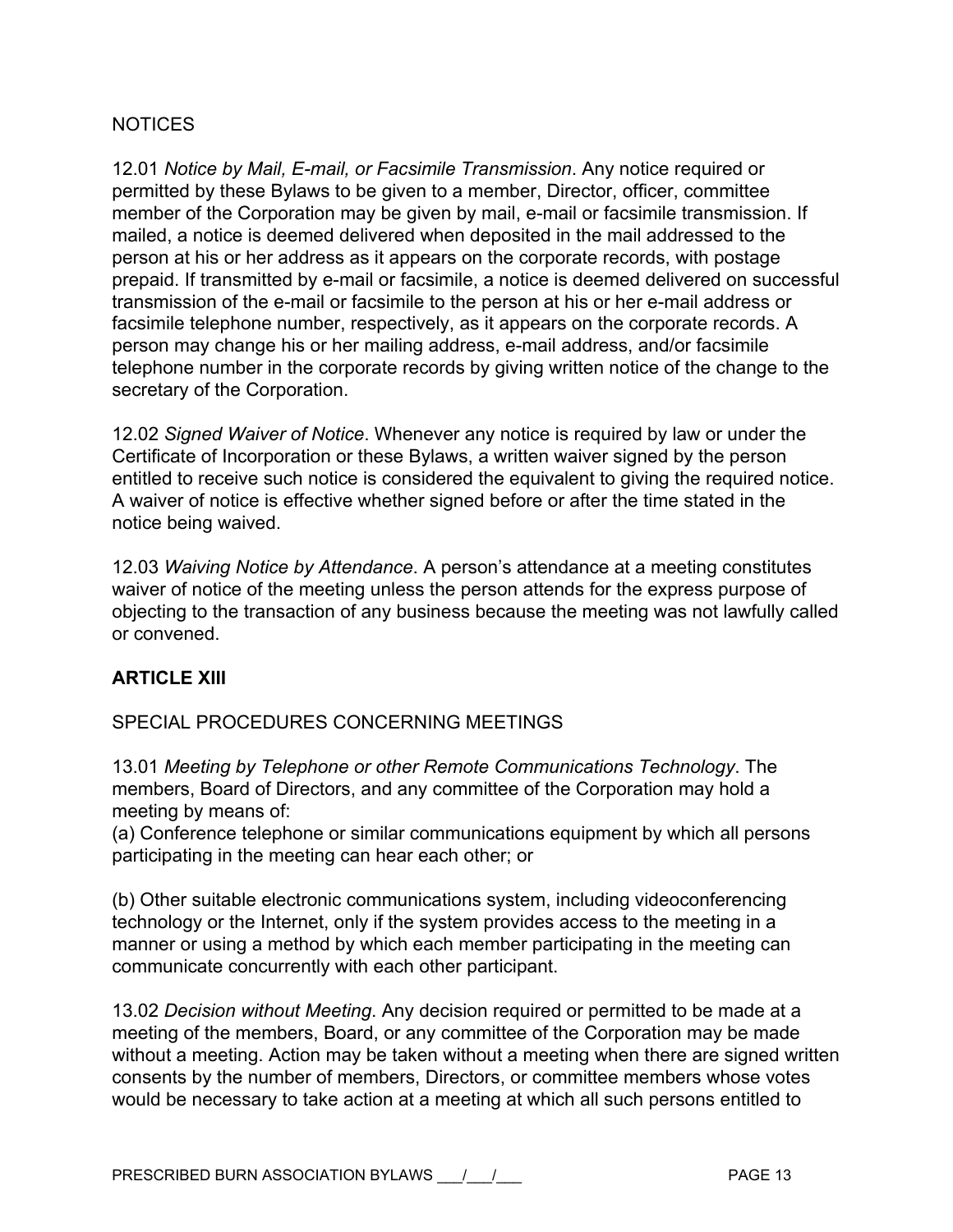vote were present and voted. Multiple matters may be combined on a single written consent, and each written consent must be signed and bear the date of signature of the person signing it. A telegram, telex, cablegram, email, or similar transmission by a member, Director, or committee member, or a photographic, facsimile, or similar reproduction of a signed writing, will be treated as an original being signed by the member, Director, or committee member. The original signed consents will be placed in the Corporation minute book and kept with the corporate records.

13.03 *Proxy Voting*. A person authorized to exercise a proxy may not exercise the proxy unless it is delivered to the officer presiding at the meeting before the business of the meeting begins. The secretary or other person taking the minutes of the meeting will record in the minutes the name of the person who executed the proxy and the name of the person authorized to exercise the proxy. If a person who has duly executed a proxy personally attends a meeting, the proxy will not be effective for that meeting. A proxy filed with the secretary of the Corporation or other designated officer remains in force until the first of the following occurs:

(a) An instrument revoking the proxy is delivered to the secretary or other designated officer.

(b) The proxy authority expires under the proxy's terms.

(c) The proxy authority expires under the terms of these Bylaws.

# **ARTICLE XIV**

### AMENDING BYLAWS

14.01 *Amending Bylaws*. These Bylaws may be altered, amended, or repealed, and new bylaws may be adopted by the affirmative vote of a majority of the Directors. The notice of any meeting at which these Bylaws are altered, amended, or repealed, or at which new bylaws are adopted will include the text of the proposed bylaw provisions, the text of any existing provisions proposed to be altered, amended, or repealed, and a summary of the rationale for the proposed changes to those provisions.

## **ARTICLE XV**

### **DISSOLUTION**

15.01 *Distribution upon Dissolution.* Upon dissolution of the Corporation, the net assets, after payment of all fixed obligations of the Corporation, shall be distributed by the Board in such manner, or to such organization or organizations for one or more exempt purposes within the meaning of section 501(c)(3) of the Internal Revenue Code of 1986, as it now exists or as it may hereafter be amended, as the Board of Directors shall determine. Any of such assets not disposed of shall be disposed of by a district court of the county in which the principal office of the Corporation is then located, exclusively for such exempt purposes and to such exempt organization or organizations, as said Court